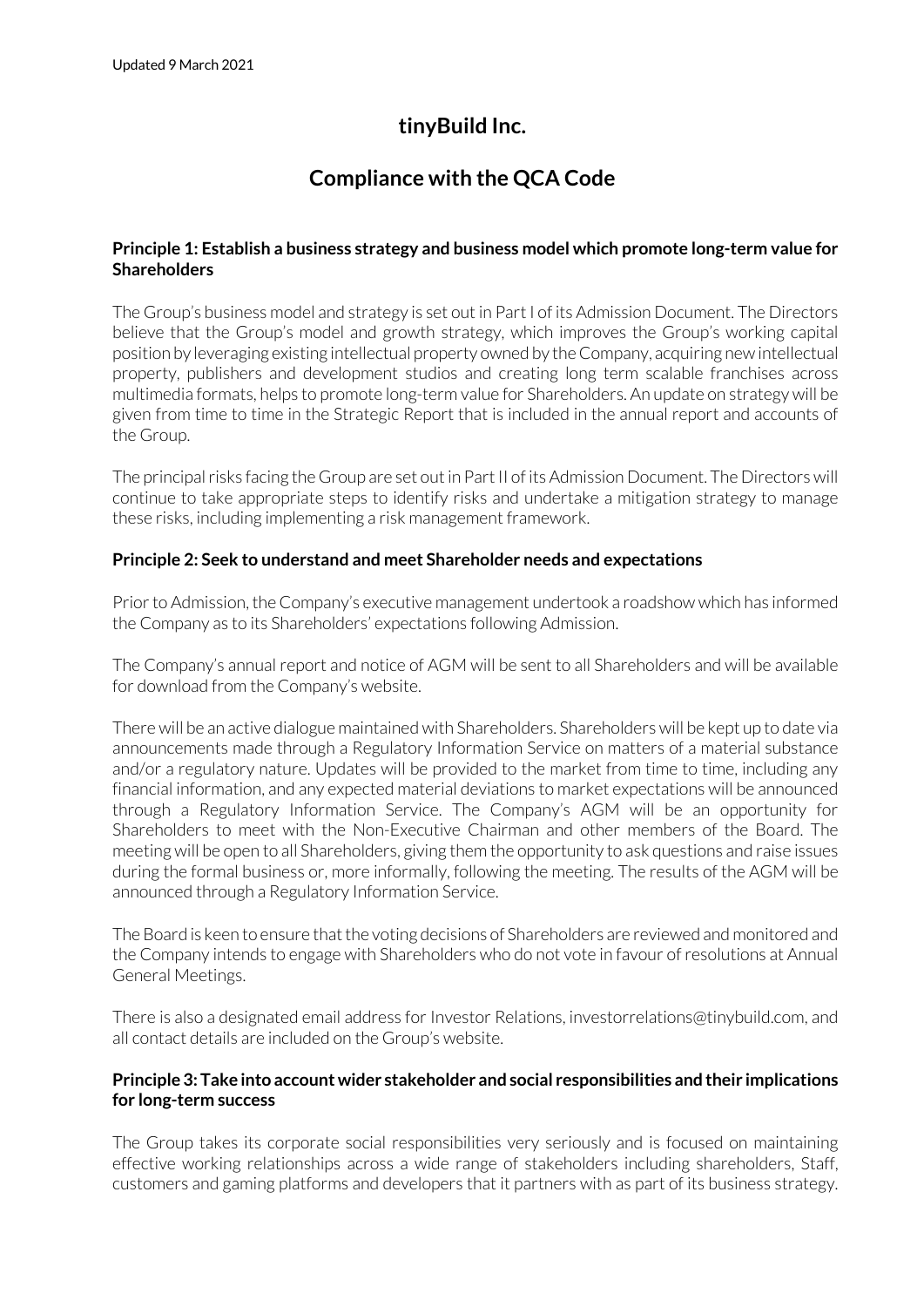The Executive Directors will maintain an ongoing and collaborative dialogue with such stakeholders and take all feedback into consideration as part of the decision-making process and day-to-day running of the business.

The Company takes corporate social responsibility very seriously and whilst given the nature of the business the risks of it having a negative impact on society and the environment are limited, the Board has implemented policies to remind employees of their obligations in this regard and adherence is carefully monitored.

## **Principle 4: Embed effective risk management, considering both opportunities and threats, throughout the organisation**

The principal risks facing the Group are set out in Part II of its Admission Document. The Directors will take appropriate steps to identify risks and undertake a mitigation strategy to manage these risks. A review of these risks will be carried out at least on an annual basis, the results of which will be included in the Annual Report and Accounts going forward.

The Board has overall responsibility for the determination of the Group's risk management objective and policies and has also established the Audit Committee.

## **Principle 5: Maintain the Board as a well-functioning, balanced team led by the Chairman**

The Board comprises the following persons:

- Two Non-Executive Directors including the Non-Executive Chairman; and
- three Executive Directors.

The biographies of the Directors are found in paragraph 7.1 of Part I of the Admission document and the AIM Rule 26 website. The Non-Executive Directors Henrique Olifiers and Neil Catto are considered to be independent and were selected with the objective of bringing experience and independent judgement to the Board.

The Board is also supported by the Audit Committee, the Remuneration Committee and Nomination Committee, further details of which are set out in paragraph 15 of Part I of the Company's Admission document and the AIM Rule 26 website.

The Directors are divided into three classes, designated as Class I, Class II and Class III. Each class shall consist, as nearly as may be possible, of one-third of the total number of Directors constituting the entire Board. At each Annual General Meeting, one class will be re-elected.

The Board will meet regularly and processes are in place to ensure that each Director is, at all times, provided with such information as is necessary to enable each Director to discharge their respective duties.

The Group is satisfied that the current Board is sufficiently resources to discharge its governance obligations on behalf of all stakeholders. Nevertheless, the Board has also committed to appointing a further Non- Executive Director within six months of Admission, resulting in the Board comprising six members, three of whom shall be Executive Directors and three of whom shall be Non-Executive Directors.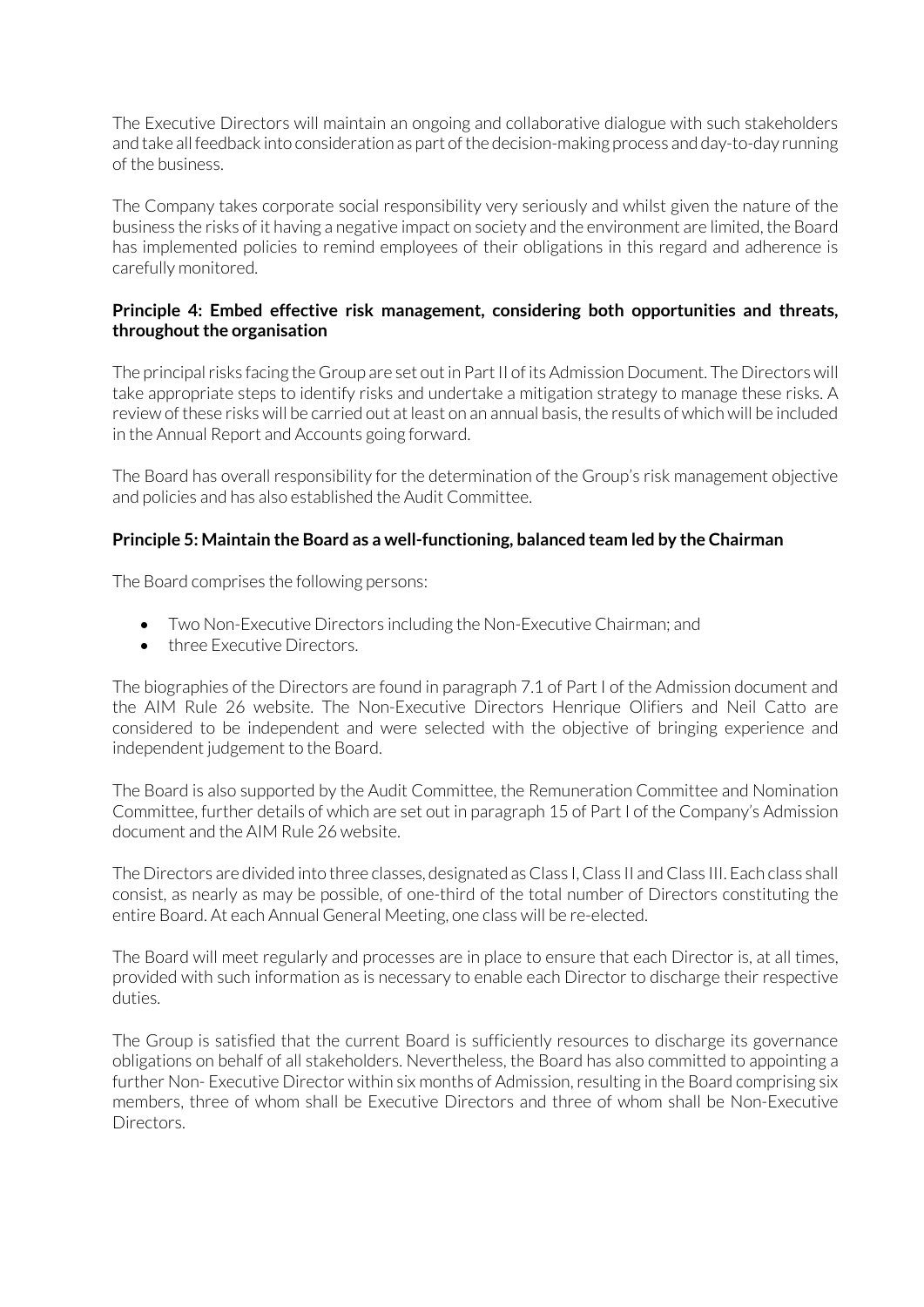## **Principle 6: Ensure that between them the Directors have the necessary up to date experience, skills and capabilities**

The skills and experience of the Directors are summarised in their biographies set out in paragraph 7.1 of Part I of the Company's Admission Document and AIM Rule 26 website.

The Directors believe that the Board has the appropriate balance of diverse skills and experience in order to deliver on its core objectives. Experiences are varied and contribute to maintain a balanced board that has the appropriate level and range of skill to push the Group forward.

The Board is not dominated by one individual and all Directors have the ability to challenge proposals put forward to the meeting, democratically. The Directors have also received a briefing from the Company's Nominated Adviser in respect of continued compliance with, inter alia, the AIM Rules and the Company's Solicitors in respect of continued compliance with, inter alia, MAR.

## **Principle 7: Evaluate board performance based on clear and relevant objectives, seeking continuous improvement**

The Directors will consider the effectiveness of the Board, Audit Committee, Remuneration Committee, and individual performance of each Director. The Company has a Nomination Committee which will conduct a regular assessment of the individual contributions of each member of the Board to ensure that their contribution is relevant and effective. The outcomes of performance will be described in the Annual Report and Accounts of the Group.

#### **Principle 8: Promote a corporate culture that is based on ethical values and behaviours**

The Group has a responsibility towards its Staff and other stakeholders. The Board promotes a culture of integrity, honesty, trust and respect and all employees of the Group are expected to operate in an ethical manner in all of their internal and external dealings.

The [staff handbook] and policies promote this culture and include such matters as whistleblowing, social media, anti-bribery and corruption, communication and general conduct of employees. The Board takes responsibility for the promotion of ethical values and behaviours throughout the Group, and for ensuring that such values and behaviours guide the objectives and strategy of the Group.

The culture is set by the Board and is regularly considered and discussed at Board meetings.

## **Principle 9: Maintain governance structures and processes that are fit for purpose and support good decision-making by the Board**

The Non-Executive Chairman leads the Board and is responsible for its governance structures, performance and effectiveness. The Board retains ultimate accountability for good governance and is responsible for monitoring the activities of the executive team. The Non-Executive Directors are responsible for bringing independent and objective judgement to Board decisions. The Executive Directors are responsible for the operation of the business and delivering the strategic goals agreed by the Board.

The Board is supported by the Audit Committee, Remuneration Committee and Nomination Committee, further details of which are set out in paragraph 15 of Part I of the Admission document and the AIM Rule 26 website. There are certain material matters which are reserved for consideration by the full Board. Each of the committees has access to information and external advices, as necessary, to enable the committee to fulfil its duties.